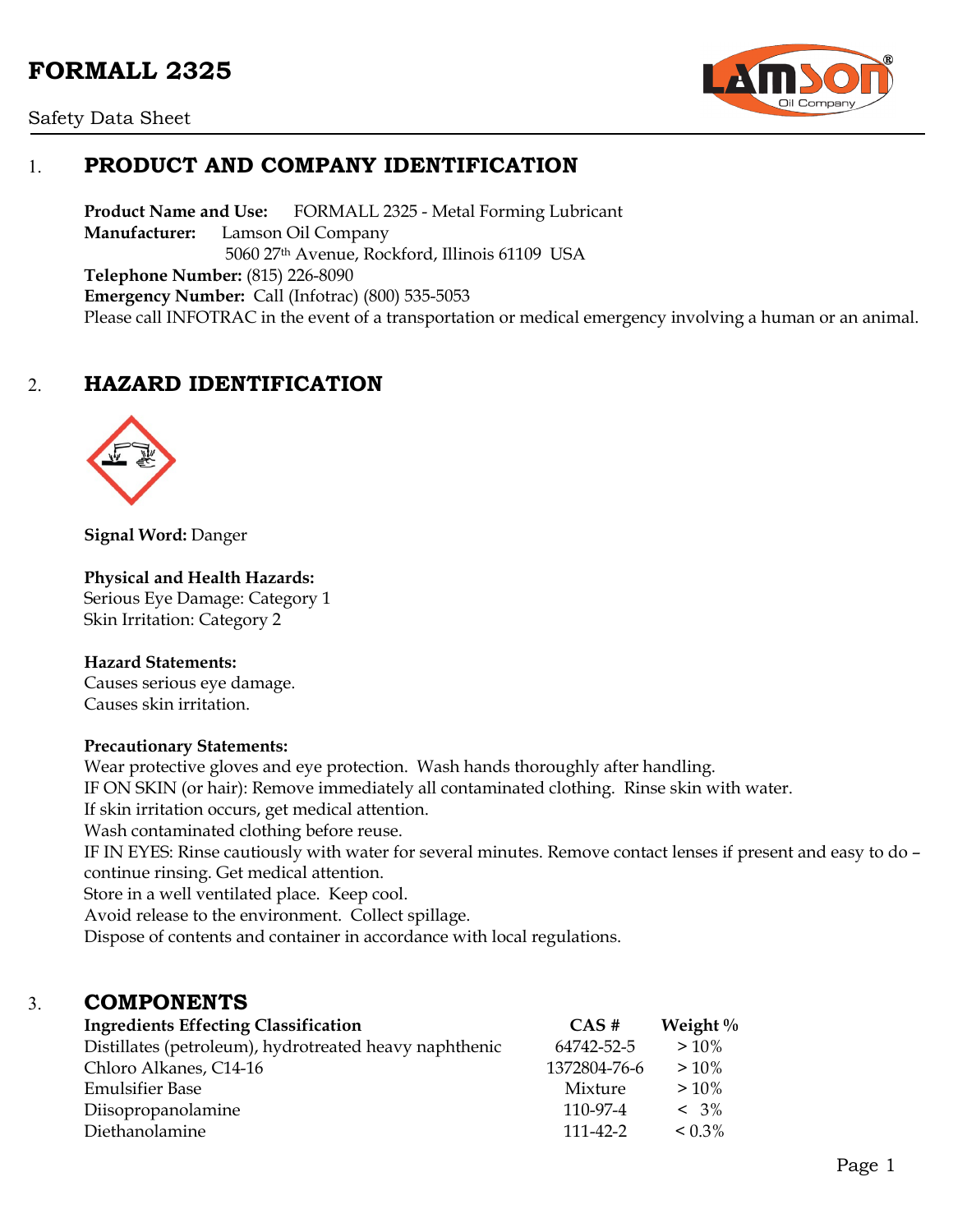Safety Data Sheet

## 4. **FIRST AID MEASURES**

**IF IN EYES:** Rinse cautiously with water for several minutes. Remove contact lenses if present and easy to do – continue rinsing. Get medical attention.

**IF ON SKIN** (or hair): Remove immediately all contaminated clothing. Rinse skin with water. If skin irritation occurs, get medical attention.

**IF SWALLOWED**: Immediately call a Poison Center or Physician. Do not induce vomiting. **IF INHALED:** Remove to fresh air; apply artificial respiration if necessary. Get medical attention.

## 5. **FIRE-FIGHTING MEASURES**

#### **General Hazard**

Petroleum products can form combustible mixtures at temperatures at or above the flash point.

#### **Fire-Fighting**

Keep fire exposed containers cool with water spray. Separate unburning product from fire. Use carbon dioxide, foam, or dry chemical extinguishing media to put out fires.

#### **Unusual Decomposition Products Under Fire Conditions**

None

# 6. **ACCIDENTAL RELEASE MEASURES**

#### **Personal Precautions**

Remove contaminated clothing, including shoes and wash thoroughly after contact. Launder contaminated clothing before reuse.

#### **Environmental Precautions**

Stop leak if without risk. Dike large spills to prevent ingress into sewers or waterways. Clean spills with absorbent and store in marked containers for disposal. Dispose in accordance with all applicable regulations.

## 7. **HANDLING AND STORAGE**

#### **Safe Handling and Storage**

Do not handle, store, or dispense near open flames or ignition sources. Keep containers inside and out of direct sunlight. Avoid extreme temperatures. Do not reuse containers.

#### **Incompatible Products**

Avoid strong oxidizing and reducing agents.

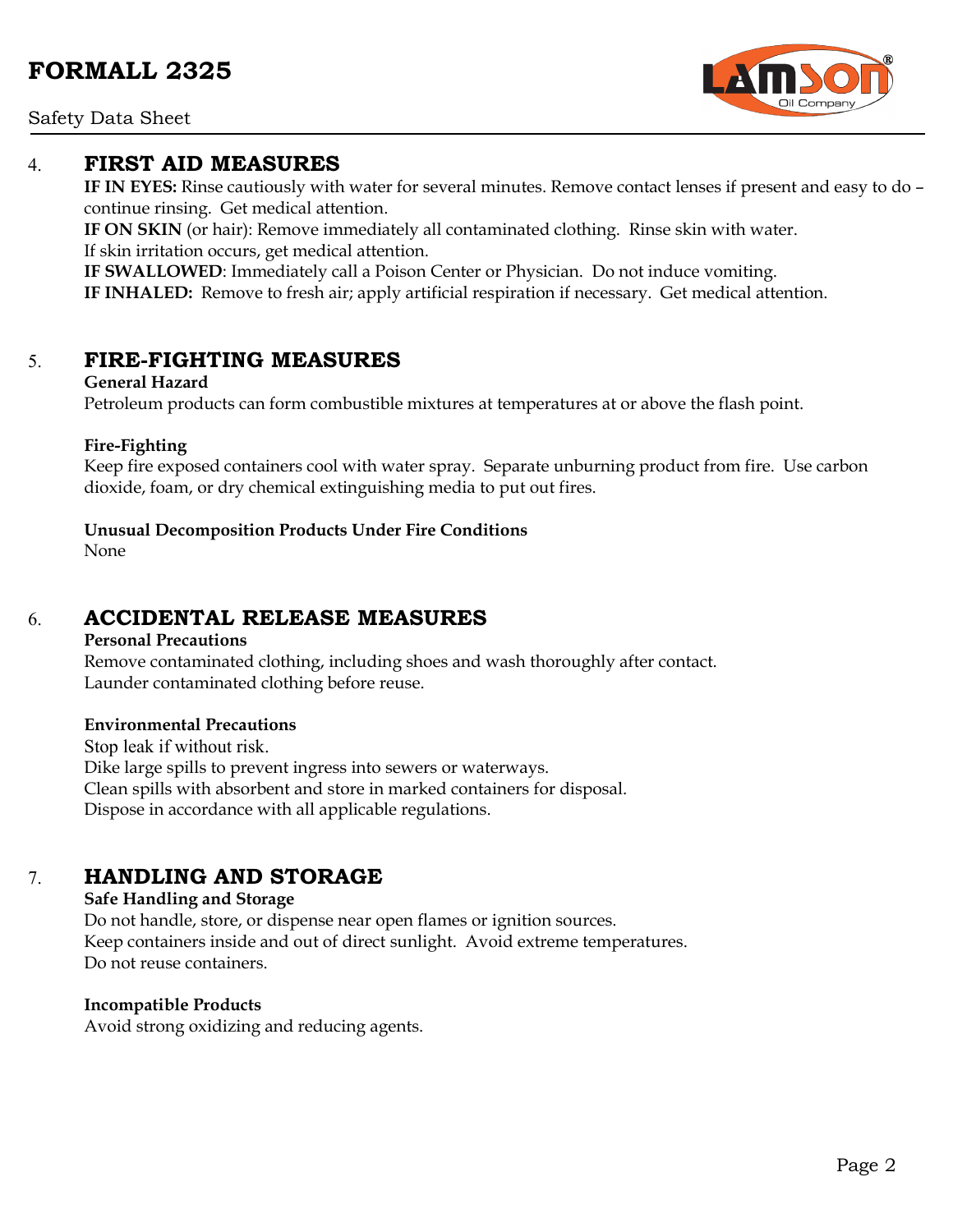### Safety Data Sheet



# 8. **EXPOSURE CONTROL AND PERSONAL PROTECTION**

#### **Ventilation**

Local exhaust is usually sufficient. General exhaust is preferred.

#### **Personal Protection**

Use approved respirator when airborne exposure limits are exceeded. Use petroleum resistant gloves to avoid prolonged contact. Wear goggles or safety glasses with splashguards.

### **Work Place Exposure Guide Lines**

Petroleum Oil mist has a TLV limit of 5 mg/m3. Diethanolamine has a TLV of 1 ppm (ACGIH).

# 9. **PHYSICAL AND CHEMICAL PROPERTIES**

| <b>Boiling Point:</b>                          | $>$ 500 °F                                |
|------------------------------------------------|-------------------------------------------|
| Specific Gravity (water =1):                   | 1.09                                      |
| Vapor pressure (mm Hg):                        | ${}_{0.02}$                               |
| <b>Melting Point:</b>                          | Not Applicable                            |
| Vapor Density (Air =1):                        | > 5                                       |
| Evaporation Rate (butyl Acetate=1):            | $\leq 0.04$                               |
| Solubility in water:                           | Emulsifies                                |
| Reactivity in water:                           | NIL.                                      |
| <b>Appearance and Odor:</b>                    | Clear, dark brown liquid; mild odor       |
| Flash point:                                   | $329$ °F                                  |
| Flammable Limits (volume percent in air):      | LEL: Not Established UEL: Not Established |
| <b>Autoignition Temperature:</b> approximately | Not Established                           |

# 10. **STABILITY AND REACTIVITY**

**Stability:** [ ] Unstable [ X ] Stable **Conditions to avoid:** None **Incompatibility (Materials to avoid):** Strong oxidizing and reducing agents. **Hazardous Decomposition Products:** Combustion may produce HCl and oxides of carbon. **Hazardous Polymerization:** [ ] May Occur [X] Will Not Occur **Conditions to Avoid:** Not Applicable

# 11. **TOXICOLOGICAL INFORMATION**

This product is not expected to be a skin sensitizer.

No data is available to indicate that any ingredient is mutagenic or genotoxic.

This product is not expected to cause reproductive or developmental effects.

This product causes serious eye damage.

Prolonged or repeated exposure to the skin may result in possible irritation and dermatitis.

Exposure to vapor or aerosol concentrations above the recommended exposure level is irritating to the eyes and respiratory tract, and may cause headaches or dizziness in the short term.

Continual long term exposure of Diethanolamine above the recommended levels may cause damage to organs.